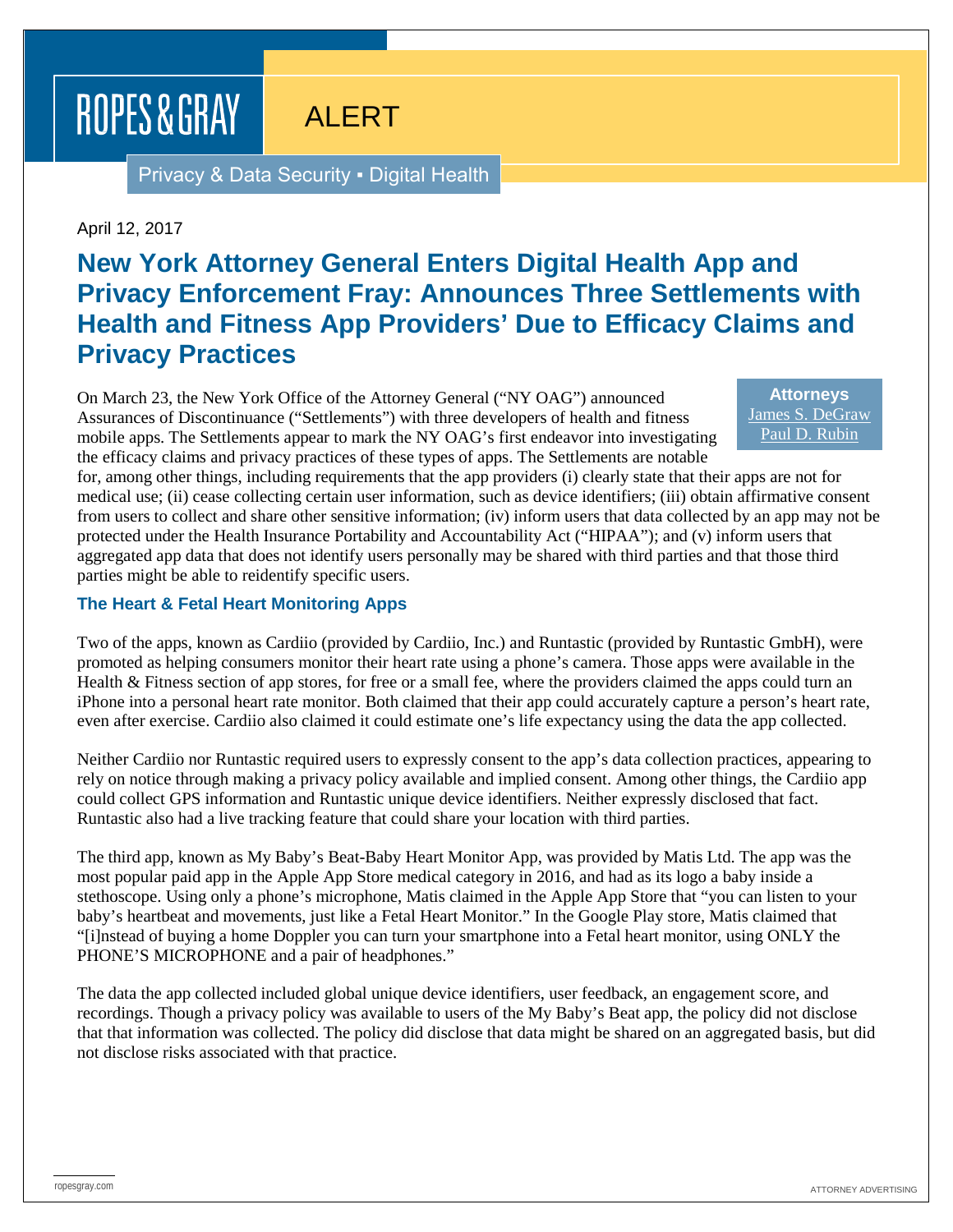### ROPES&GRAY

April 12, 2017

ALERT | 2

In pursuing these investigations and settlements, the NY OAG relied on NY statutes prohibiting "deceptive acts or practices in the conduct of business" and "false advertising in the conduct of any business." N.Y. Gen. Bus. Law §§ 349, 350. While the targets neither admitted nor denied the NY OAG finding, the NY OAG Settlement with each is premised on the NY OAG's claims that "[m]arketing a Health Measurement App without substantiation that it accurately measures what it purports to measure, and without fully and clearly disclosing privacy practices, constitute deceptive trade practices." The NY OAG's allegations regarding both parts of this allegation are noteworthy. The first part – regarding claims of what the app can accomplish – stands as a warning itself for all providers of Life Style or Health & Fitness apps to ensure claims indeed are accurate. The second part – regarding data collection practices – if continued to be pressed by the New York and OAG, could result in a significant change in app data collection and sharing practices.

#### **The Advertising Claims**

With respect to the app providers' claims, the NY OAG in each Settlement noted that heart and fetal heart rate monitors generally are regulated as Class II medical devices by the FDA. Class II devices are higher risk devices than Class I devices, and "require greater regulatory controls to provide reasonable assurance of the device's safety and effectiveness."

The NY OAG alleged that claims made by Cardiio and Runtastic conveyed a "net impression" that the applications could accurately measure and monitor heart rates of users engaged in vigorous exercise – akin to heart rate monitors. But the applications did not provide sufficient evidence to substantiate such claims. In fact, it was not clear that the applications had been tested on users engaged in vigorous exercise.

As for the My Baby's Beat app, the NY OAG alleged that Matis informed users they could use My Baby's Beat instead of a fetal heart monitor or Doppler device. This claim was made despite the absence of FDA approval or clearance, and despite Matis not having conducted testing to compare its application to fetal heart monitors or Doppler devices. The New York OAG found all three apps could potentially harm consumers by providing inaccurate or misleading results.

In the Settlements, each of the app providers agreed to provide clear and prominent warnings. Matis revised its descriptions on app stores to state that My Baby's Beat app is not to be used for medical decisions of any kind. The providers of the heart monitor apps added warnings that those apps are not for medical use, and not cleared or approved by the FDA. As for the fetal heart monitor app, the provider also changed the name and logo of the app, and agreed to move the app from the "Medical" to "Lifestyle" app category.

#### **The Privacy Claims**

All three apps had privacy policies that appeared to rely on consumer consent by default. The Settlements state that the heart rate monitor app providers "maintain[ed]" privacy policies while the fetal heart monitor app providers made a privacy policy "available" to users. None appear to have required express user consent.

The NY OAG also found individual data handling and disclosure practices by the app providers troubling under New York's consumer deception laws. Cardiio, for instance:

- i. could collect GPS location "which, when combined with other information about a user, may be personally identifiable information";
- ii. could disclose aggregated data to third parties, but failed to disclose "the risk that third parties who receive such data . . . may reidentify specific users"; and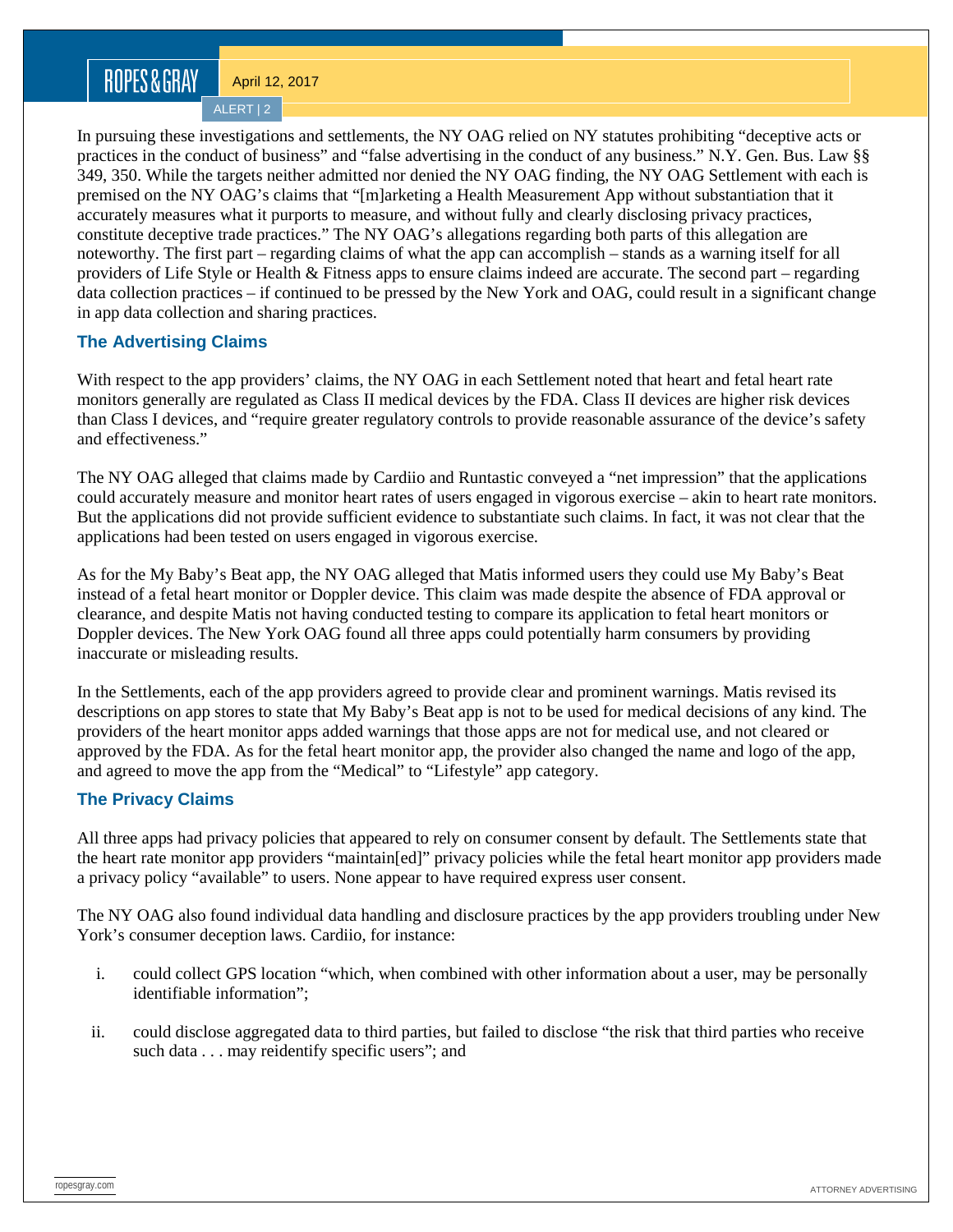### ROPES&GRAY

April 12, 2017

ALERT | 3

iii. did not disclose that "personal health information" (such as heart-related conditions) collected, stored and shared by Cardiio "may not be protected under the Health Insurance Portability and Accountability Act ('HIPAA')."

The Runtastic and Matis apps collected device identification information, which the New York OAG termed "personally identifiable information" in those Settlements.

In support of its claims that the risk of reidentification of aggregated data should be disclosed, the NY OAG in each Settlement cites papers by Prof. Paul Ohm and Prof. Latanya Sweeney that cast doubt on the efficacy of anonymization techniques, especially among combined data sets. *See* Paul Ohm, *Broken Promises of Privacy: Responding to the Surprising Failure of Anonymization*, 57 UCLA L. Rev. 1701 (2010); Latanya Sweeney, *Only You, Your Doctor, and Many Others Know*, Technology Sci. (2015).

The NY OAG also criticized a statement in the Cardiio privacy policy that it could disclose user information to third parties if it believed in good faith that disclosure was "reasonably necessary to protect the property or rights of Cardiio, third parties or the public at large." The Cardiio Settlement states that "[t]his conferred virtually unlimited discretion on Cardiio, Inc. in disclosing users' personal information."

In the Settlements, the heart monitor app providers agreed to obtain express consent to their data handling practices from users. This includes requiring a user to scroll through the policy and affirmatively click on a consent button. The Cardiio policy going forward needs to, among other things, clearly and prominently disclose the above risks. Runtastic made similar commitments, as well as agreeing to adopt a right-to-be-forgotten mechanism. Matis, the fetal heart monitor app provider, among other things, agreed to stop collecting user device ids.

#### **Take-Aways**

The NY OAG's actions exemplify the increased enforcement risk for app providers from state attorneys general and other non-federal regulatory actors. With respect to health-related mobile apps, the NY OAG estimates there are more than 165,000 such apps available for download on smartphone devices. Many of these app providers are not covered by HIPAA and may presume (often incorrectly) that they are immune from FDA or state enforcement.

While the Federal Trade Commission ("FTC") has also shown interest in regulating this space, these recent NY OAG Settlements may represent a shift from federal agencies to state attorneys general in the regulation of claims and data handling procedures made by health-related apps. Although questions remain concerning the FTC's ability to regulate privacy practices under Section 5 of the Federal Trade Commission Act, the NY Attorney General, Eric T. Schneiderman, stated in announcing the Settlements that his office would "not hesitate to take action against developers that disseminate unfounded information that is both deceptive and potentially harmful to every day consumers."

Going forward, mobile app and software developers should evaluate how individual states could monitor their claims and privacy practices in addition, or in lieu of, federal regulators. Companies operating in health-related fields especially should review the claims they disseminate and the way they engage with consumer privacy data in light of the ever-developing regulatory environment.

To discuss these settlements and strategies relating to consumer protection and privacy policies, please contact your regular Ropes & Gray [Digital Health](https://www.ropesgray.com/practices/Digital-Health.aspx) or [FDA](https://www.ropesgray.com/practices/FDA-Regulatory.aspx) contact.